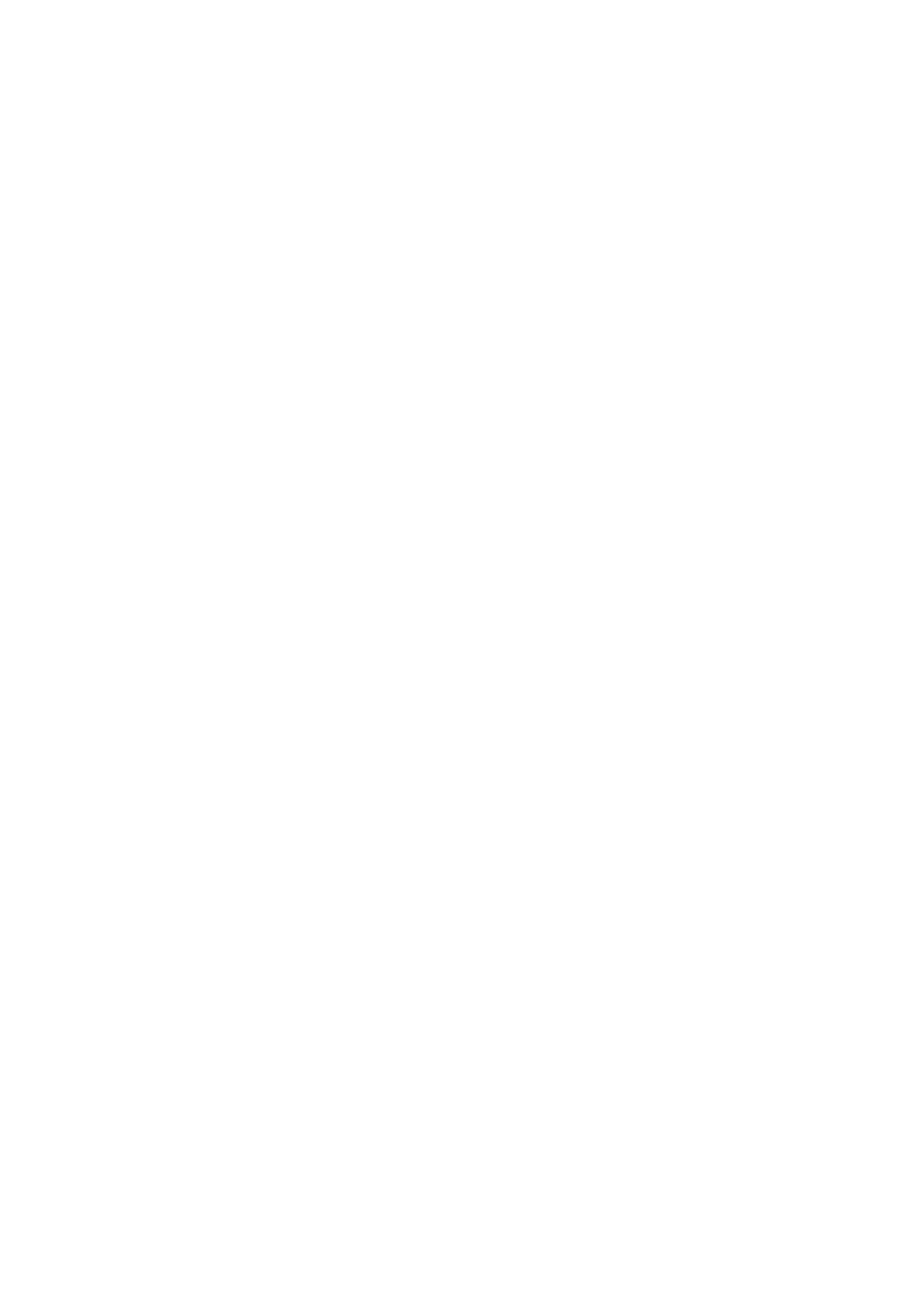

Note: a roll-call was conducted that ascertained the following members were in attendance at the commencement of the meeting: √

| <b>Member</b>               |              | <b>Member</b>               |              |
|-----------------------------|--------------|-----------------------------|--------------|
| Cr C Darby                  | ✓            | Cr S Henderson              | $\checkmark$ |
| Cr J Bartley                | $\checkmark$ | Cr R Hills                  | $\checkmark$ |
| Cr C Casey                  | ✓            | Cr T Mulholland             | $\checkmark$ |
| Deputy Mayor BC Cashmore    | $\checkmark$ | Cr D Newman                 | $\checkmark$ |
| Cr E Collins                |              | Cr G Sayers                 | $\checkmark$ |
| Cr P Coom                   | $\checkmark$ | Cr D Simpson                | $\checkmark$ |
| Cr L Cooper                 | ✓            | Cr S Stewart                |              |
| Cr A Dalton                 | $\checkmark$ | Cr W Walker                 | $\checkmark$ |
| Cr A Filipaina (apology)    |              | Cr J Watson                 | $\checkmark$ |
| Cr C Fletcher               |              | <b>IMSB Member K Wilson</b> | $\checkmark$ |
| Mayor P Goff                | ✓            | Cr P Young                  | $\checkmark$ |
| <b>IMSB Member T Henare</b> | ✓            |                             |              |

# **1 Apologies**

Resolution number PLA/2022/51 MOVED by Cr C Darby, seconded by Cr P Young: **That the Planning Committee: a) accept the apologies as follows:** 

**Absence Cr A Filipaina Lateness Cr E Collins – on council business Early departure Cr A Dalton**

**CARRIED**

Note: Subsequently, Cr A Dalton did not depart early.

# **2 Declaration of Interest**

Cr C Darby declared an interest in Item C2 - Auckland Unitary Plan - Proposed Plan Change 5 - Whenuapai.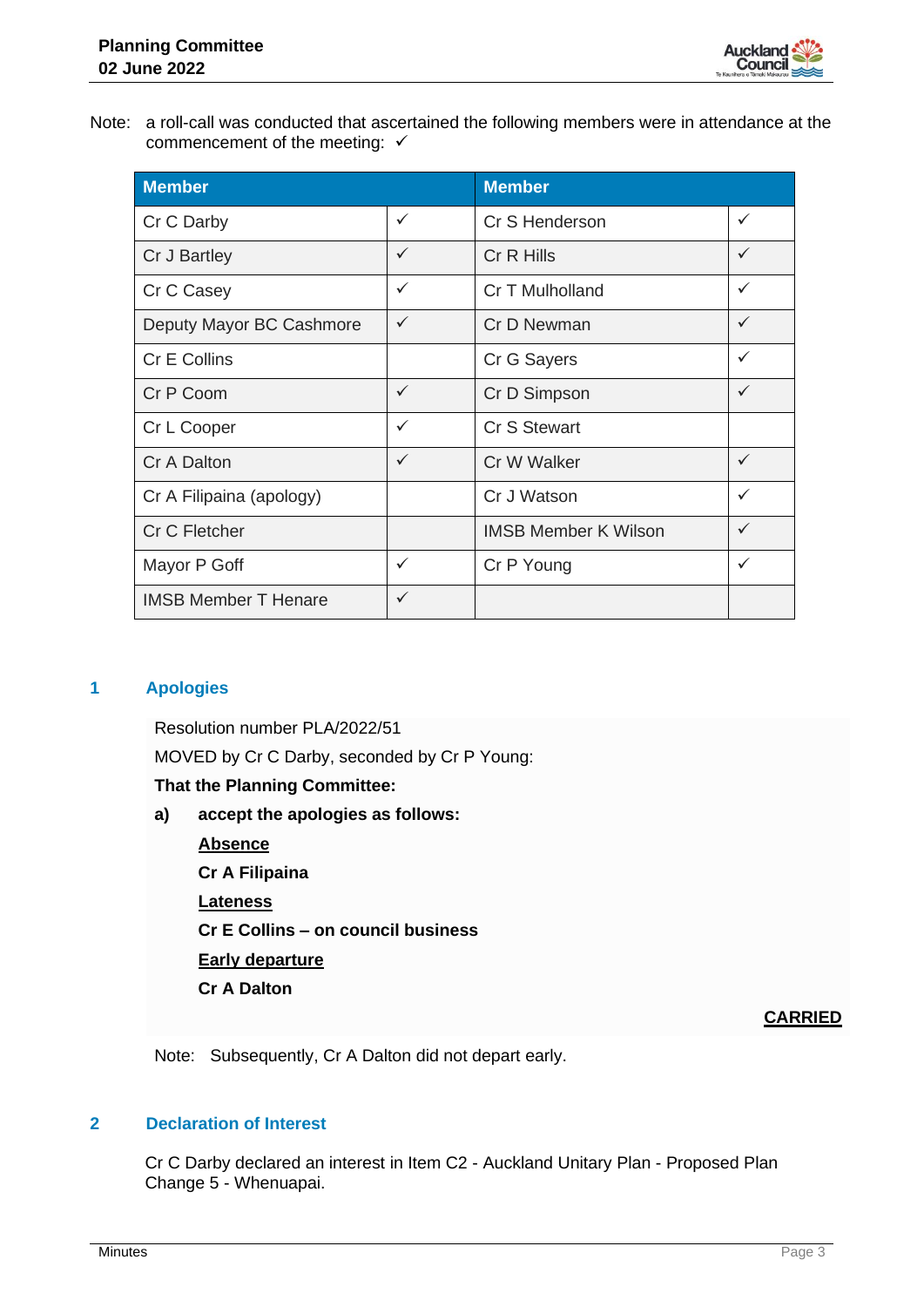

*Cr C Fletcher entered the meeting at 10.03am.*

## **3 Confirmation of Minutes**

Resolution number PLA/2022/52

MOVED by Cr J Bartley, seconded by Cr P Young:

# **That the Planning Committee:**

**a) confirm the ordinary minutes of its meeting, held on Thursday, 5 May 2022, including the confidential section, as a true and correct record.**

**CARRIED**

## **4 Petitions**

There were no petitions.

# **5 Public Input**

## **5.1 Public Input: Aotearoa Collective for Public Transport Equity - Free Fares Campaign**

Cathy Bi-Riley, Francesca Frandi, Michaela Futter, Yasmin Kidd and Makayla Muhundan spoke with the committee.

A presentation and supporting information was provided. Copies have been placed on the official minutes and are available on the Auckland Council website as minutes attachments.

*Cr S Stewart entered the meeting at 10.08 am.*

Note: clause b) was added with the agreement of the meeting.

Resolution number PLA/2022/53

MOVED by Cr C Darby, seconded by Cr J Watson:

**That the Planning Committee:**

- **a) receive the public input from the Aotearoa Collective for Public Transport Equity regarding the free fares campaign and thank Yasmin Kidd and Cathy Bi-Riley for attending the meeting.**
- **b) refer the presentation and information about the Free Fares Campaign to Auckland Transport requesting its feedback on the proposal.**

#### **CARRIED**

#### **Attachments**

- A 2 June 2022 Planning Committee: Item 5.1 Public Input: Aotearoa Collective for Public Transport Equity - Free Fares Campaign, presentation
- B 2 June 2022 Planning Committee: Item 5.1 Public Input: Aotearoa Collective for Public Transport Equity - Free Fares Campaign, supporting document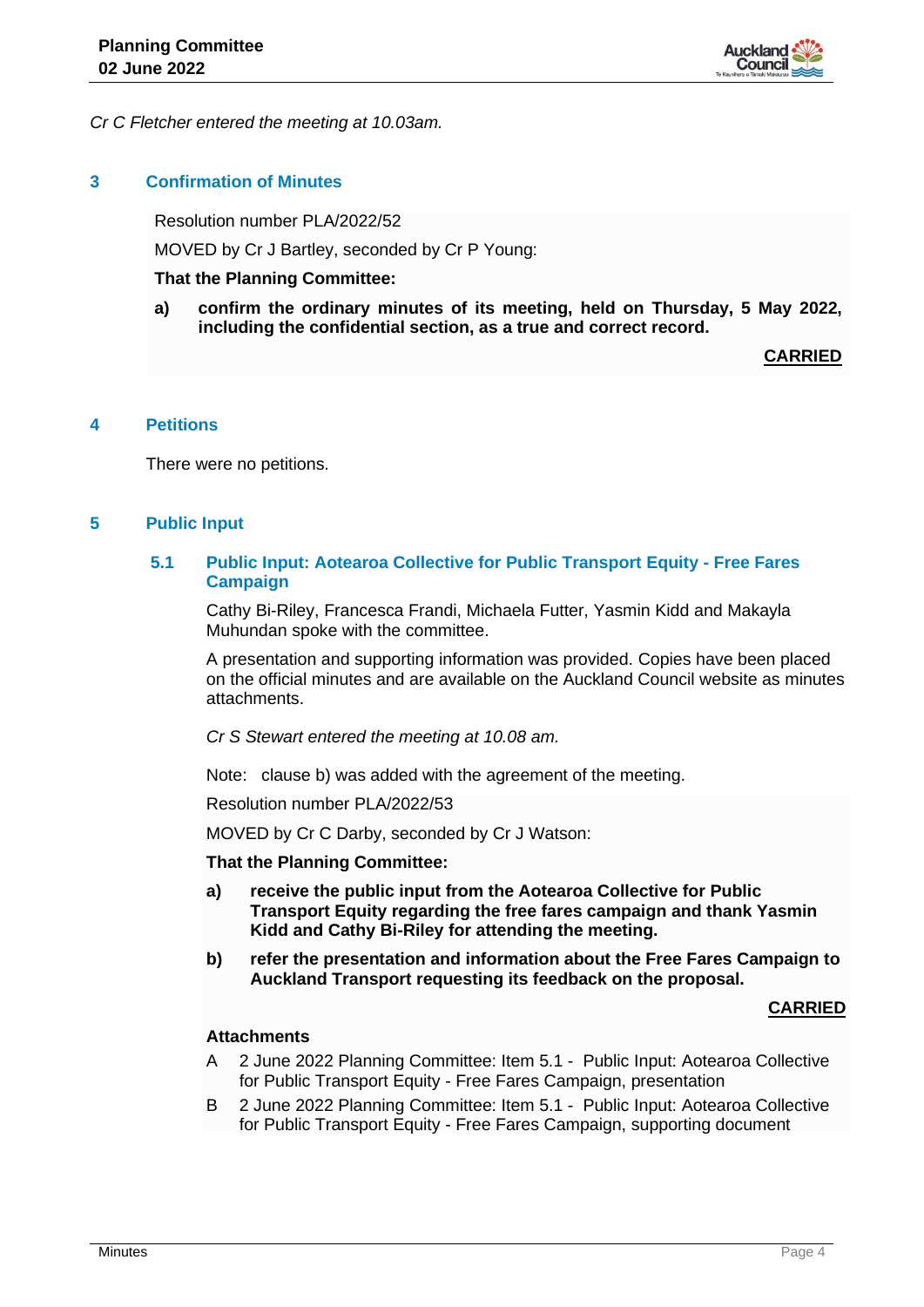

## **6 Local Board Input**

There was no local board input.

# **7 Extraordinary Business**

There was no extraordinary business.

# **8 Auckland Unitary Plan – Proposed Plan Change – Rezoning of 1023 and 1039 Linwood Road, Kingseat**

A presentation was provided. A copy has been placed on the official minutes and is available on the Auckland Council website as a minutes attachment.

*Cr E Collins joined the meeting at 11.09am* 

Note: new clauses a) and b) were moved as Chairperson's recommendations.

Resolution number PLA/2022/54

MOVED by Cr C Darby, seconded by Deputy Mayor BC Cashmore:

#### **That the Planning Committee:**

- **a) request staff to pause any further work on the preparation and notification of a proposed plan change to rezone 1023 and 1039 Linwood Road, Kingseat from Open Space – Sport and Active Recreation pending the forthcoming central government release of the National Policy Statement for Highly Productive Land, and the resolution of water supply and wastewater infrastructure issues, and advise the land owners of this direction.**
- **b) as a result of a) request staff to re-consider the appropriate zoning and any other options for the land at 1023 and 1039 Linwood Road, Kingseat and report back to the relevant committee of the new council with recommendations on any next steps.**

#### **CARRIED**

- Note: Pursuant to standing order 1.8.3 Cr C Fletcher requested her abstention be recorded.
- Note: Pursuant to standing order 1.8.6 Cr T Mulholland requested her dissenting vote be recorded.

# **Attachments**

A 2 June 2022 Planning Committee: Item 8 - Auckland Unitary Plan - Proposed Plan Change - Rezoning of 1023 and 1039 Linwood Road, Kingseat, presentation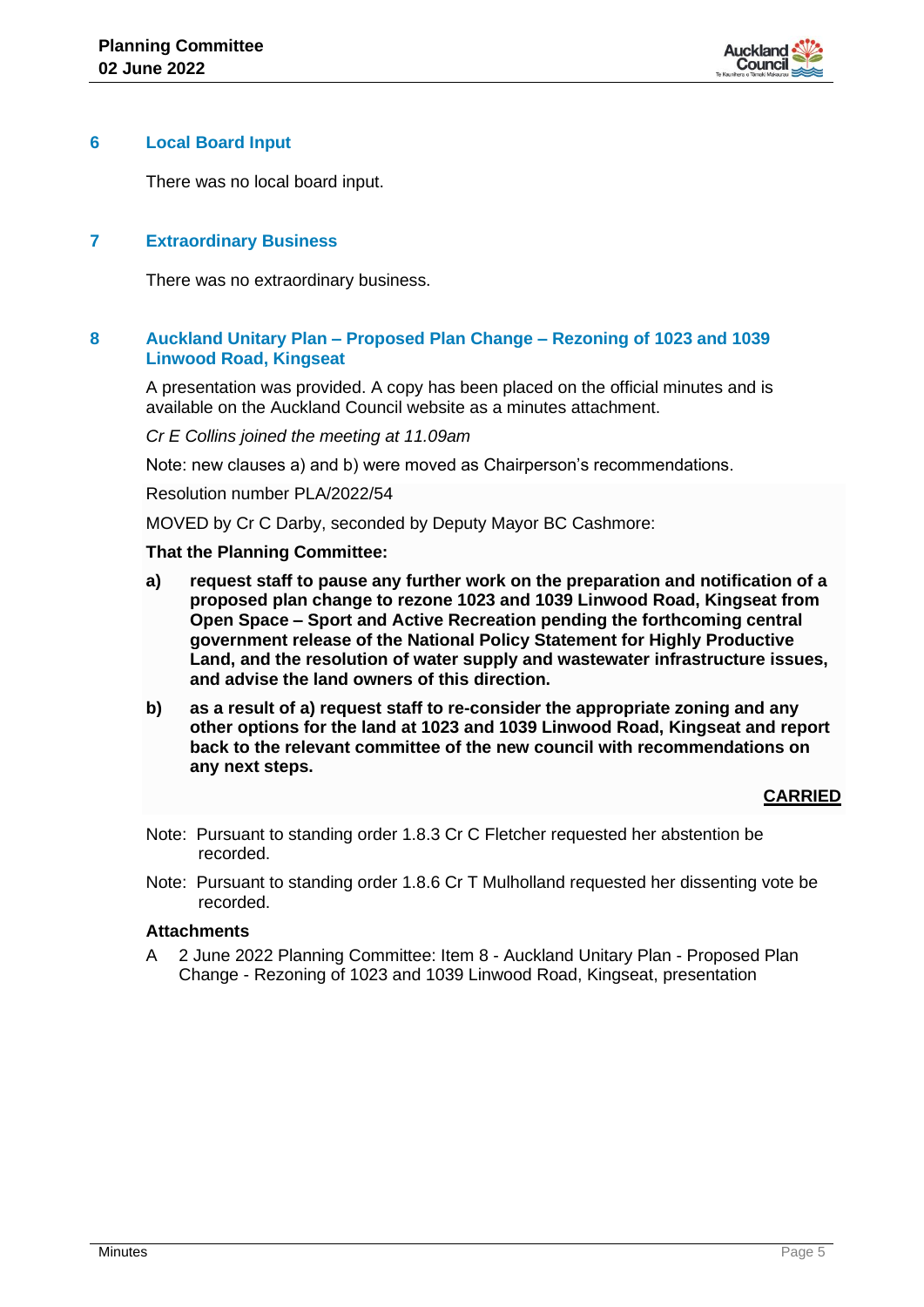

## **9 Summary of Planning Committee information items and briefings (including the forward work programme) – 2 June 2022**

Resolution number PLA/2022/55

MOVED by Cr J Bartley, seconded by Deputy Mayor BC Cashmore:

#### **That the Planning Committee:**

- **a) tuhi ā-taipitopito / note the progress on the forward work programme included as Attachment A of the agenda report.**
- **b) whiwhi / receive the Summary of Planning Committee information items and briefings – 2 June 2022.**

**CARRIED**

## **10 Consideration of Extraordinary Items**

There was no consideration of extraordinary items.

## **11 Procedural motion to exclude the public**

Resolution number PLA/2022/56

MOVED by Cr C Darby, seconded by Cr J Bartley:

**That the Planning Committee:**

**a) exclude the public from the following part(s) of the proceedings of this meeting.**

**The general subject of each matter to be considered while the public is excluded, the reason for passing this resolution in relation to each matter, and the specific grounds under section 48(1) of the Local Government Official Information and Meetings Act 1987 for the passing of this resolution follows.**

**This resolution is made in reliance on section 48(1)(a) of the Local Government Official Information and Meetings Act 1987 and the particular interest or interests protected by section 6 or section 7 of that Act which would be prejudiced by the holding of the whole or relevant part of the proceedings of the meeting in public, as follows:**

| Reason for passing this<br>resolution in relation to each<br>matter                                                                                                                   | Particular interest(s) protected<br>(where applicable)                                                                                                                                                               | Ground(s) under section 48(1)<br>for the passing of this resolution                                                                                                                                |
|---------------------------------------------------------------------------------------------------------------------------------------------------------------------------------------|----------------------------------------------------------------------------------------------------------------------------------------------------------------------------------------------------------------------|----------------------------------------------------------------------------------------------------------------------------------------------------------------------------------------------------|
| The public conduct of the part of<br>the meeting would be likely to<br>result in the disclosure of<br>information for which good<br>reason for withholding exists<br>under section 7. | $s7(2)(q)$ - The withholding of the<br>information is necessary to<br>maintain legal professional<br>privilege.<br>In particular, the report contains<br>legal advice regarding the<br>options available to council. | s48(1)(a)<br>The public conduct of the part of<br>the meeting would be likely to<br>result in the disclosure of<br>information for which good<br>reason for withholding exists<br>under section 7. |

# **C1 Auckland Unitary Plan - Drury Private Plan Change Decisions**

| C <sub>2</sub>          | Auckland Unitary Plan - Proposed Plan Change 5 - Whenuapai |                            |
|-------------------------|------------------------------------------------------------|----------------------------|
| Reason for passing this | Particular interest(s) protected                           | Ground(s) under section 48 |
|                         |                                                            | .                          |

| Reason for passing this<br>resolution in relation to each<br>matter | Particular interest(s) protected<br>(where applicable) | Ground(s) under section 48(1)<br>for the passing of this resolution |
|---------------------------------------------------------------------|--------------------------------------------------------|---------------------------------------------------------------------|
|                                                                     |                                                        |                                                                     |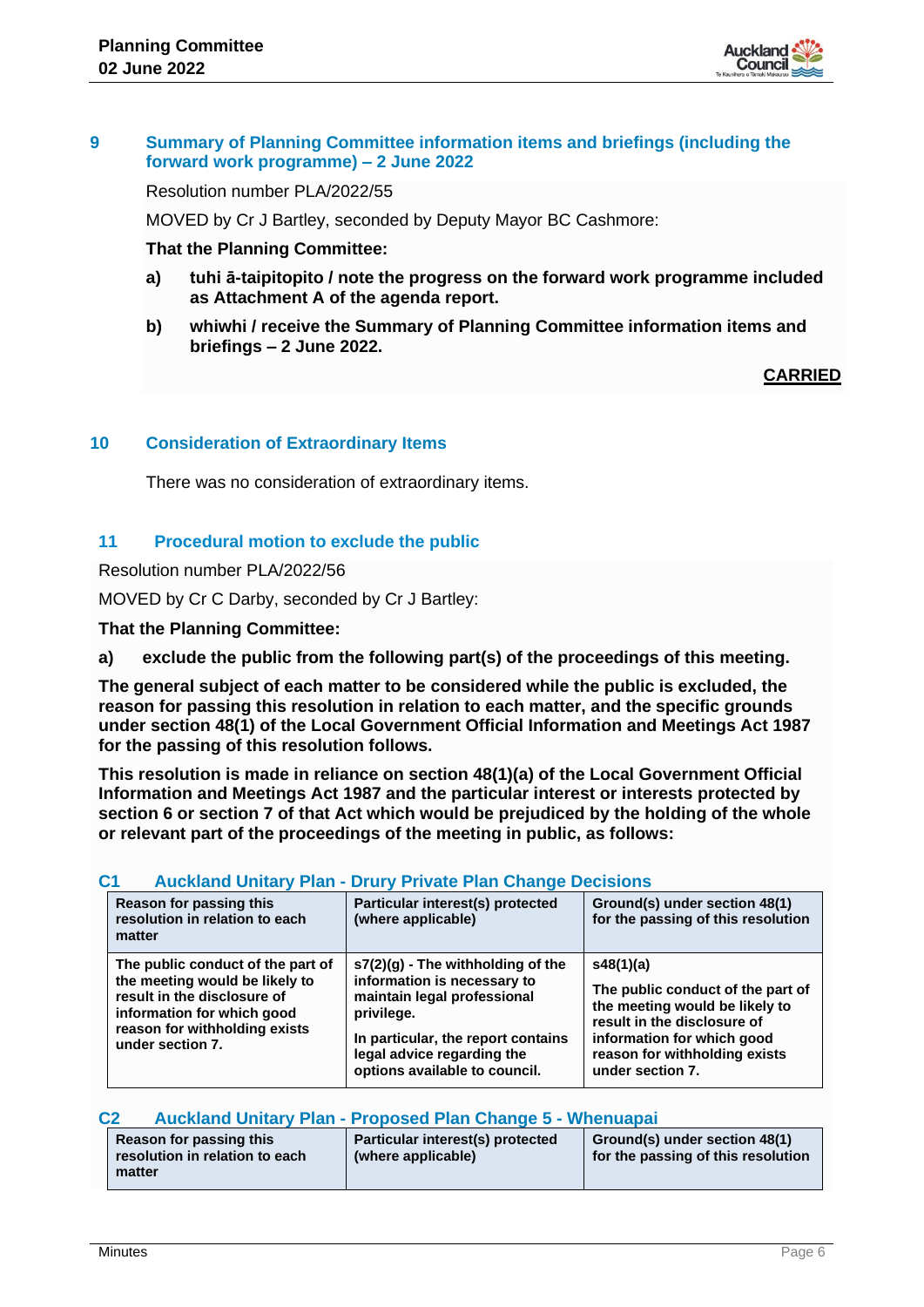

| The public conduct of the part of<br>the meeting would be likely to<br>result in the disclosure of<br>information for which good<br>reason for withholding exists<br>under section 7. | $s7(2)(g)$ - The withholding of the<br>information is necessary to<br>maintain legal professional<br>privilege.<br>In particular, the report has been<br>informed by legal advice<br>regarding Proposed Plan Change<br>5 - Whenuapai to the Auckland<br>Unitary Plan. | s48(1)(a)<br>The public conduct of the part of<br>the meeting would be likely to<br>result in the disclosure of<br>information for which good<br>reason for withholding exists<br>under section 7. |
|---------------------------------------------------------------------------------------------------------------------------------------------------------------------------------------|-----------------------------------------------------------------------------------------------------------------------------------------------------------------------------------------------------------------------------------------------------------------------|----------------------------------------------------------------------------------------------------------------------------------------------------------------------------------------------------|
|---------------------------------------------------------------------------------------------------------------------------------------------------------------------------------------|-----------------------------------------------------------------------------------------------------------------------------------------------------------------------------------------------------------------------------------------------------------------------|----------------------------------------------------------------------------------------------------------------------------------------------------------------------------------------------------|

**The text of these resolutions is made available to the public who are present at the meeting and form part of the minutes of the meeting.**

**CARRIED**

11.12 am The public was excluded.

Resolutions in relation to the confidential items are recorded in the confidential section of these minutes and are not publicly available.

1.38 pm The public was re-admitted.

#### **RESTATEMENTS**

It was resolved while the public was excluded:

# **C1 Auckland Unitary Plan - Drury Private Plan Change Decisions**

Resolution number PLA/2022/57

MOVED by Cr C Darby, seconded by Cr P Coom:

That the Planning Committee:

- a) request staff to instruct the council's solicitors to lodge appeals with the Environment Court against each of the three decisions made by the council's independent hearing commissioners relating to Private Plan Changes 48 to 50.
- d) note that the Environment Court will likely request all parties to mediate on the matters raised and the council will be a willing participant in all such discussions.
- f) agree that the report and attachments remain confidential
- g) agree that that resolutions a) and d) are restated on the open minutes of the meeting
- h) agree that resolutions b), c) and e) are restated on the open minutes of the meeting at the close of the Environment Court appeal period for Private Plan Changes 48-50 (i.e. 17 June 2022).